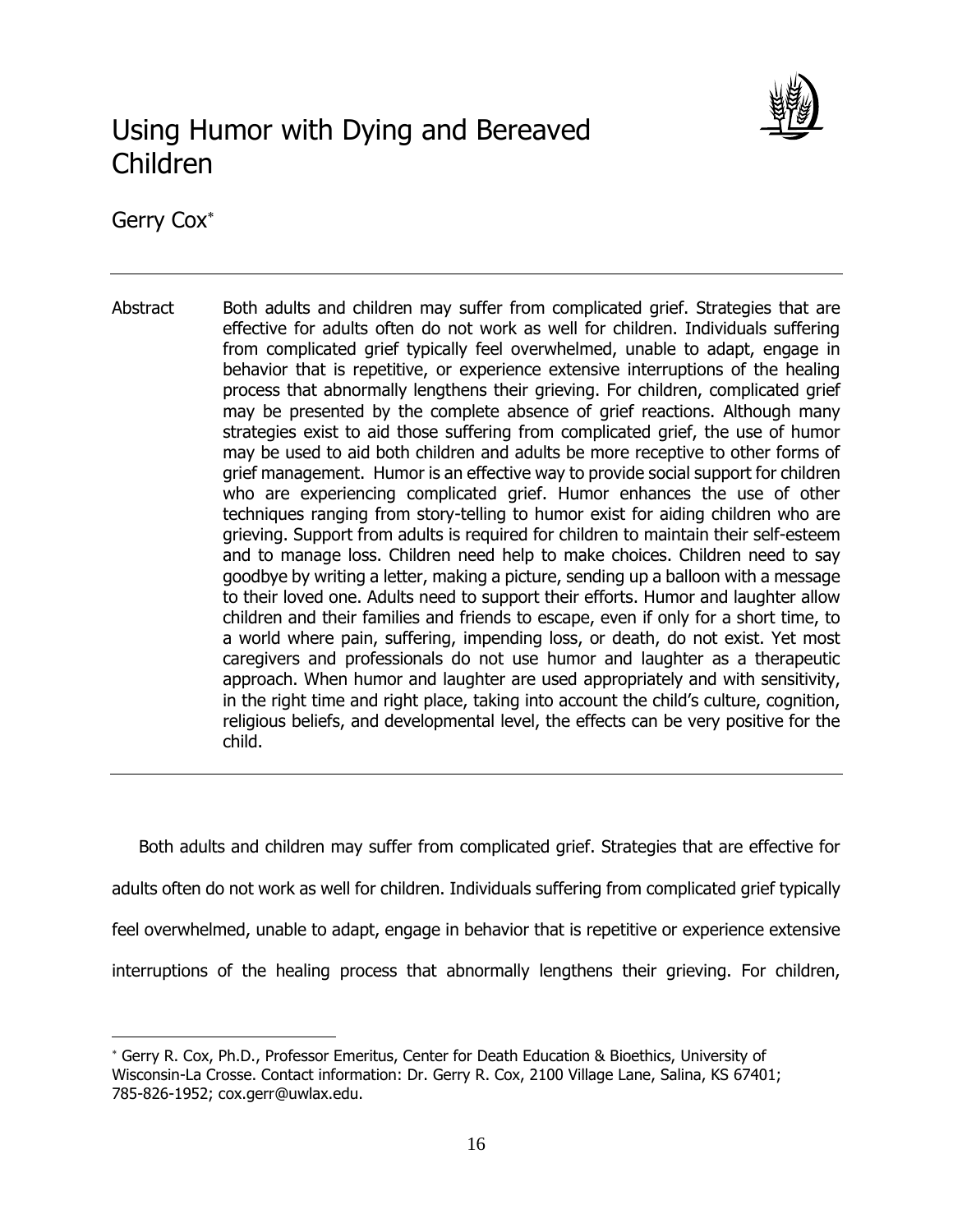complicated grief may be presented by the complete absence of grief reactions. Generally, the absence of grief reactions is associated with the broken heart syndrome and masked grief reactions (Marrone 1997). While many strategies exist for aiding those suffering from complicated grief, the use of humor may be used to aid both children and adults be more receptive to other forms of grief management.

#### APPROACHES TO GRIEF MANAGEMENT

 Grief is often described as loss and our emotional response to loss, but it includes more than just loss from death (Thompson 2012). Loss would include leaving home and going to school for the first time, graduating from kindergarten, having a new sibling take your small bed, and thousands of other losses. Death is a traumatic loss that impacts the entire life of the child. It requires a holistic approach to manage such loss. Strategies for aiding grieving children and adults include therapy, drugs, art, music, journaling, painting, coloring, humor, counseling, story-telling, and many others are of help to those who are grieving. No single approach is effective for all people. Other considerations would also include cultural differences, ethnicity, religion, and social class. Social attributes impact what approaches would be most effective. A Dine or Navajo would not do well in group therapy where verbal skills would be expected. Most would be better able to express their inner feelings with art, sculpture, or sand. Music has been used throughout history to express grief and to try to make sense out of the loss (Lings 2014). Music is generally crosscultural. All cultures have music, but again, not all cultures or even those in the same culture enjoy the same type of music. Rap may have appeal for some, but not generally for those who treasure classical music. Humor is one approach that seemingly crosses all cultural differences.

 Those who are grieving often mask or hide their grief. Adults tend to focus on tasks, such as work, cleaning the house, taking care of arrangements, and making sure that all of the correct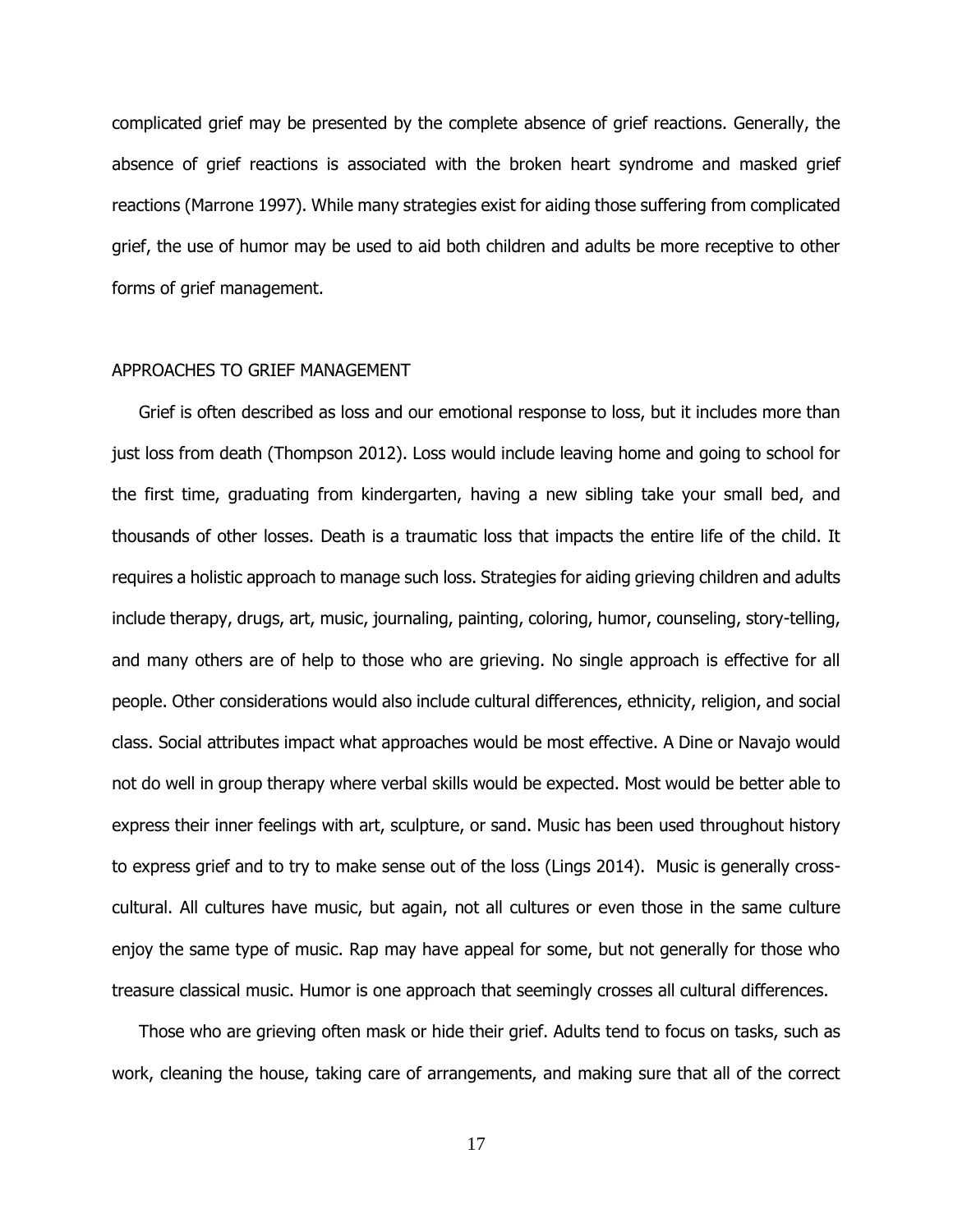people are notified of the death. For children, they have fewer ways to bury their feelings in socially accepted ways. Children typically spend time alone, thinking, brooding, feeling sorry for them self, and generally not being social. They mask their grief by becoming behavior problems at schools so they can be punished for causing the death of a loved one, or not doing their schoolwork or participating in sports because they should not be happy, rather than openly asking for help or saying that they are hurting, children often mask their grief by engaging in non-typical behavior for them.

 While grief is no longer listed as a cause of death and does not appear on a death certificate, the idea that one may die from a broken heart was listed as a cause of death in London in 1657 and has been the theme in many songs, stories, and novels (Parkes 2010).

 Those suffering from a broken heart, are often described as those who have been married for many years or close to the deceased as Vincent van Gogh was to his brother Theo. The loved one often dies from a "broken heart" after the death of the love of their life. For children, their entire life has often been with the person who died. This person is truly the love of their life! Their death is a tragedy greater than any other that they have known. Their heart may also be broken! They seldom have any idea of how to face or cope with their loss. While adults generally have developed coping mechanisms, children more often have no experience with severe loss. Their grief is complicated by lack of coping mechanisms and experience with loss.

## DIFFERENCES IN GRIEF MANAGEMENT APPROACHES OF CHILDREN

 Cultures develop approaches to managing grief and loss. It is within the cultural milieu that the child learns how to cope with loss and grief. The family, the larger community, the ethnic heritage, religion, and the society all have an impact on the child's response to a death. Cultures may deny children opportunities to grieve, exclude them completely from the funeral process, not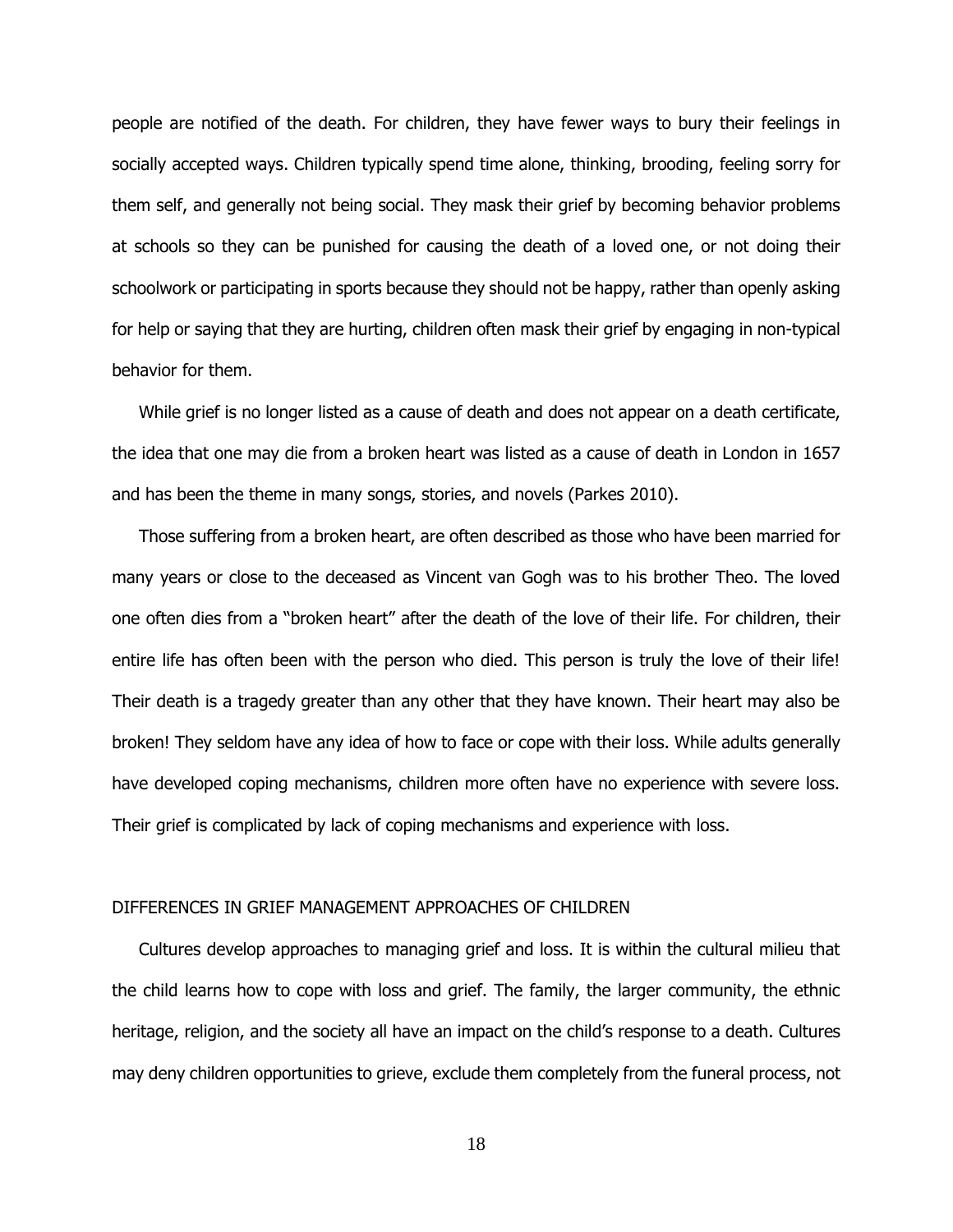allow them to say good-by, or they may be immersed in all of the family rituals and processes (Cook 2013). The level of involvement in the dying and bereavement process will have a decided impact on the child's ability to manage grief.

 Children may not be able to express their understanding of death in words, or communicate their feelings with words. Children often make a conscious effort to keep their feelings and other responses secret in an attempt to protect their parents (Robinson and Mahon 1997). It is not from lack of knowledge that children are silent. Very young dying children do exhibit certain behaviors that indicate that a child is aware that he or she is dying and what dying means, and like dying adults, dying children are most fearful of being abandoned or rejected during their dying (Marrone 1997). Children may be more likely to suffer from complicated grief because they are often excluded from the normal family coping rituals. These same children observe, overhear, and see sadness in the adults that they are looking to for support and care. Children who lack the experience and knowledge of how to cope are often insulated from the very adults who could help them learn to cope. The child is often left to grieve without family support. Loneliness is inversely related to self-esteem (Rokach and Brock 1998). As the child becomes more aware of his or her loneliness, the mysteries of existence, the inevitability of dying and death, they typically begin to develop a deep and abiding respect for the feelings and well-being of other people (Firestone and Catlett 2009). While children can learn to love and be loved, they face deterrents in their upbringing that lead to psychological defenses that limit their ability to freely feel and express their emotions and to give and receive love (Firestone and Catlett 2009). Fear and distrust make coping more difficult. The child needs social support from his or her family to cope. The family that fails to provide the necessary social support to the grieving child may further complicate the child's grieving by helping to foster loneliness and the resulting loss of self-esteem. Children can mourn successfully if supported. Silverstein and Bengtson (1997) found that kinship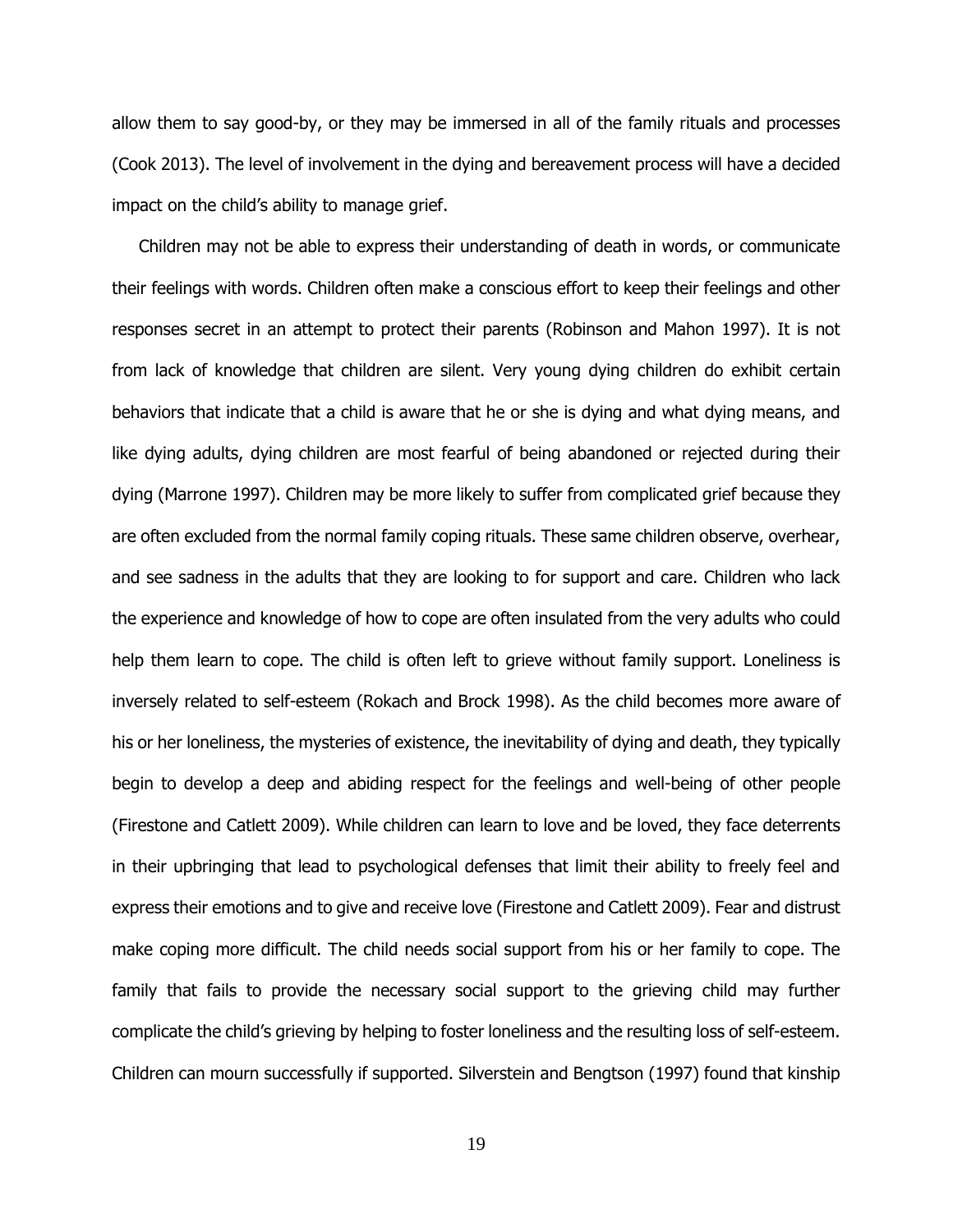attachment is important in crisis. Parents and other adults have their own grieving to attend to, but they also need to help support children who are also grieving. Various alternatives exist that can help heal children. Cultural beliefs have staying power. Magic works in the healing process because the seemingly unexplained is a form of social support (Coe 1997). Sand-paintings work because the Dine or Navajo believe that they work. Parents and other adults need to use strategies with children that will provide social support in a non-threatening manner. Parents and other adults need to use support strategies that are non-threatening to children. Humor is nonthreatening. Other support strategies that are non-threatening would include drawing, music, and other forms of expression.

## HUMOR AND SOCIAL SUPPORT

 Humor is more than the absence of sadness. Neither life nor death is a disease. Most people have more vitality and courage than they themselves imagine and more than others would expect (Husebo 1998). This very courage and vitality makes humor possible. Those who are facing death, enjoy being able to laugh at their plight as those who are grieving also need to be able to laugh. Speigel (1998) indicates that even those who were grieving and dying themselves lived an average of eighteen months longer if they were happy and that happiness is integral to good health even in dying people (Speigel 1998). Dame Cicely Saunders reports that three-fourths of the hospice patients and half of their relatives reported being happy in a recent study of hospice patients (Saunders 1995-96). Humor not only aids the survivors, but it also aids their families. Robert E. Neale suggests that we are all victims, and so we must laugh for the sake of humanity, and that by laughing together, we all become victors (Neale 1993). Humor is a form of social support. Emotions of sadness, self-directed hostility, anger, fear, shame, guilt, and low levels of enjoyment are all significant in predicting depression (Carey, Carey, and Kelly1997). Social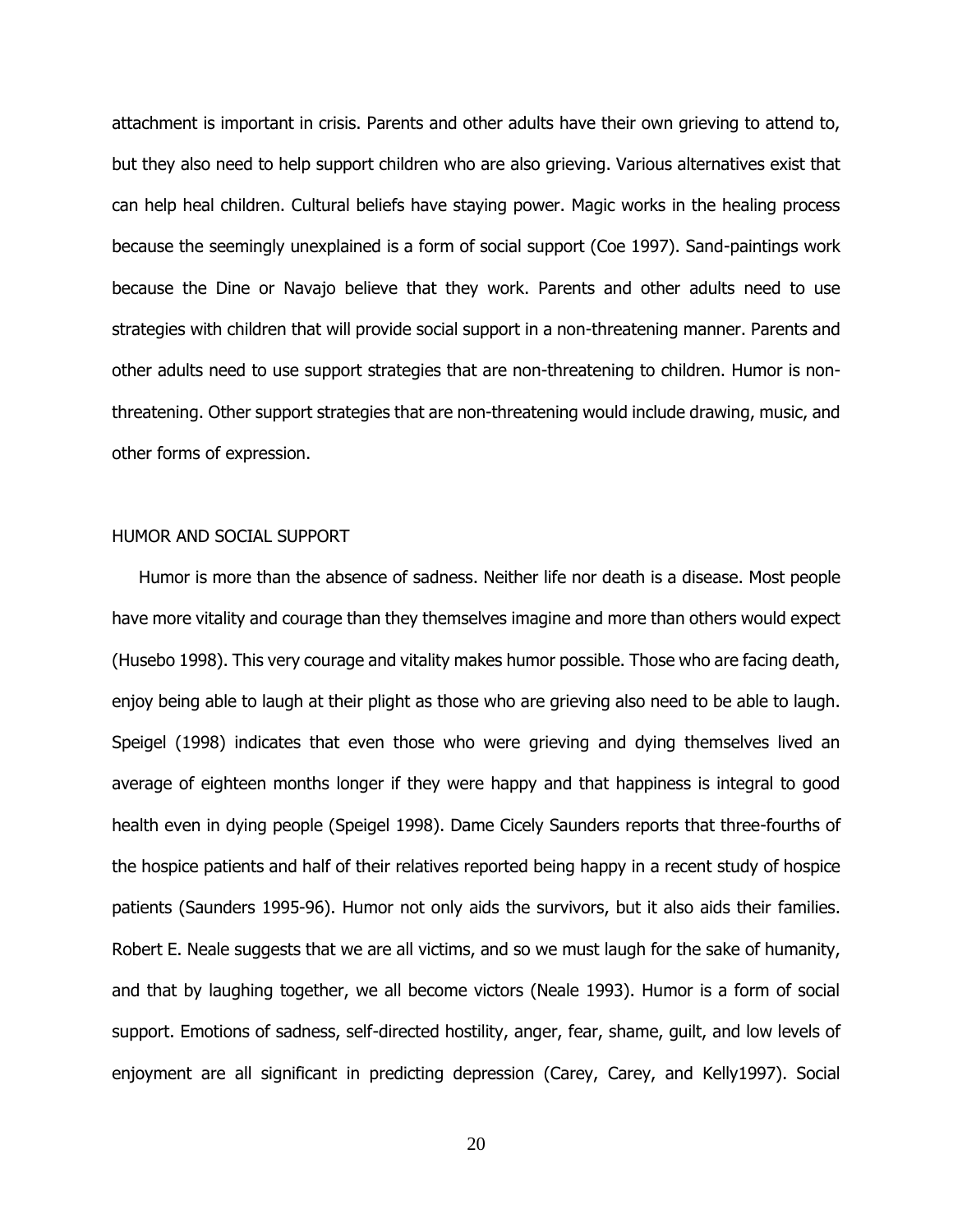support can allow a person to avoid depression and its precursors. If one can laugh with another person, one is able to share with that person in ways that open up other forms of communication and sharing. Guilt, shame, lack of enjoyment, sadness, self-directed hostility, and fear can all be addressed through sharing with another. Humor is a way to open doors to such sharing. By taking our situations too seriously, life can become unbearable. Rohde, Seeley, and Mace (1997) report that stressful life events, loneliness, low social support, current depression, and younger age are highly correlated with suicidal behavior). Humor generally allows one to take oneself and one's situations less seriously.

## HUMOR AND CHILDREN

 Children like to deal in abstractions. They also tend to take things seriously. Children will discuss anything. No subject is too painful or forbidden to them. Children tend to fuse together fantasy and reality. Fantasy never diminishes for children. Fairy tales and children's stories provide a social context that can provide insights that are invaluable for a child (Lau 1997). Stories and folklore can provide a perspective, knowledge, and relationships (Bauman 1996). Adults develop memories and learned responsibilities while children develop anxieties that are often peculiar to the young. Children often develop separation anxiety that may arise from basic physical needs such as feeding and protection. Children often have a sense of purpose, but it is often vague and may make them feel dwarfed by it all. Most children seem to keep their distance and fail to come to grips with their fears. Scenes remain ingrained in their memories. Intensity of fear may be inverse to the amount of danger. In the face of these reactions, children who are grieving often attempt to keep their feelings and other responses secret in order to protect their parents who are also grieving (Robinson and Mahon 1997). Thomas Moore (1992) indicates that our habit of viewing our bodies as machines keeps us from attending to the beauty, the poetry, and the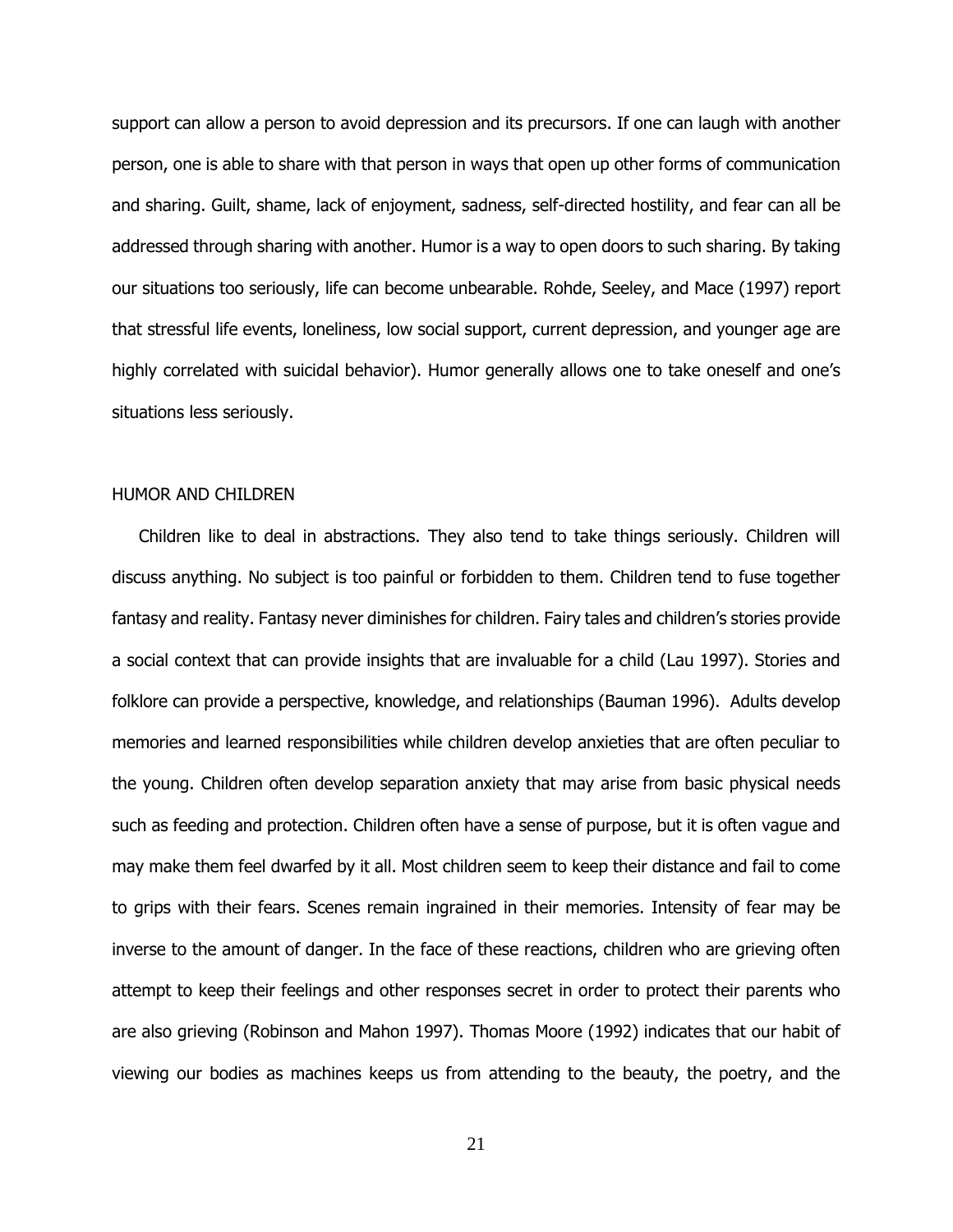expressiveness of our bodies. Secrets keep us from laughing. Having no taboo topics allows children to face reality. Children and adults who inhibit or hide emotions do not feel better. Suppression of emotions when facing sadness or other negative emotions does not provide relief from that emotion (Gross and Levenson 1997). Social support is an independent variable that affects people's physical and mental health (Palfai and Hart 1997). All children, especially females, need that support.

## DIFFERENCES IN GRIEF MANAGEMENT STYLES OF GIRLS AND BOYS

 Females are generally more likely to feel loved than males (Meyers 1997). This may affect their grief. They may feel more responsibility to manage their own grief to spare the parent or parents who love them. While we assume females to be more expressive than males and because they are generally more mature, most parents are less concerned with their adjustment to grief. Because they appear to be "handling their grief," females often do not get the assistance that they need. Females may be better at "masking" their grief. They, too, suffer from complicated grief. By age six, females experience anxiety disorders twice as often as males (Lewinsohn 1998). Perhaps, because females are generally more mature and responsible than males as children, we tend to focus upon the grief disorders of males. Girls are generally given more latitude to express their feelings directly and to find comfort in talking about their feelings (Silverman and Kelly 2009).

 Boys, for the most part, try to deal with death in a rational, logical fashion and are uncomfortable in expressing their feelings (Silverman and Kelly 2009). Boys tend to be actionoriented. Tom Golden (2013) suggests that males find safety in action. While the father may want to dig the grave, the child would want to help pick out the casket or place a cherished item in the casket to honor his mother. Girls find direct eye contact as a way to feel close or connected while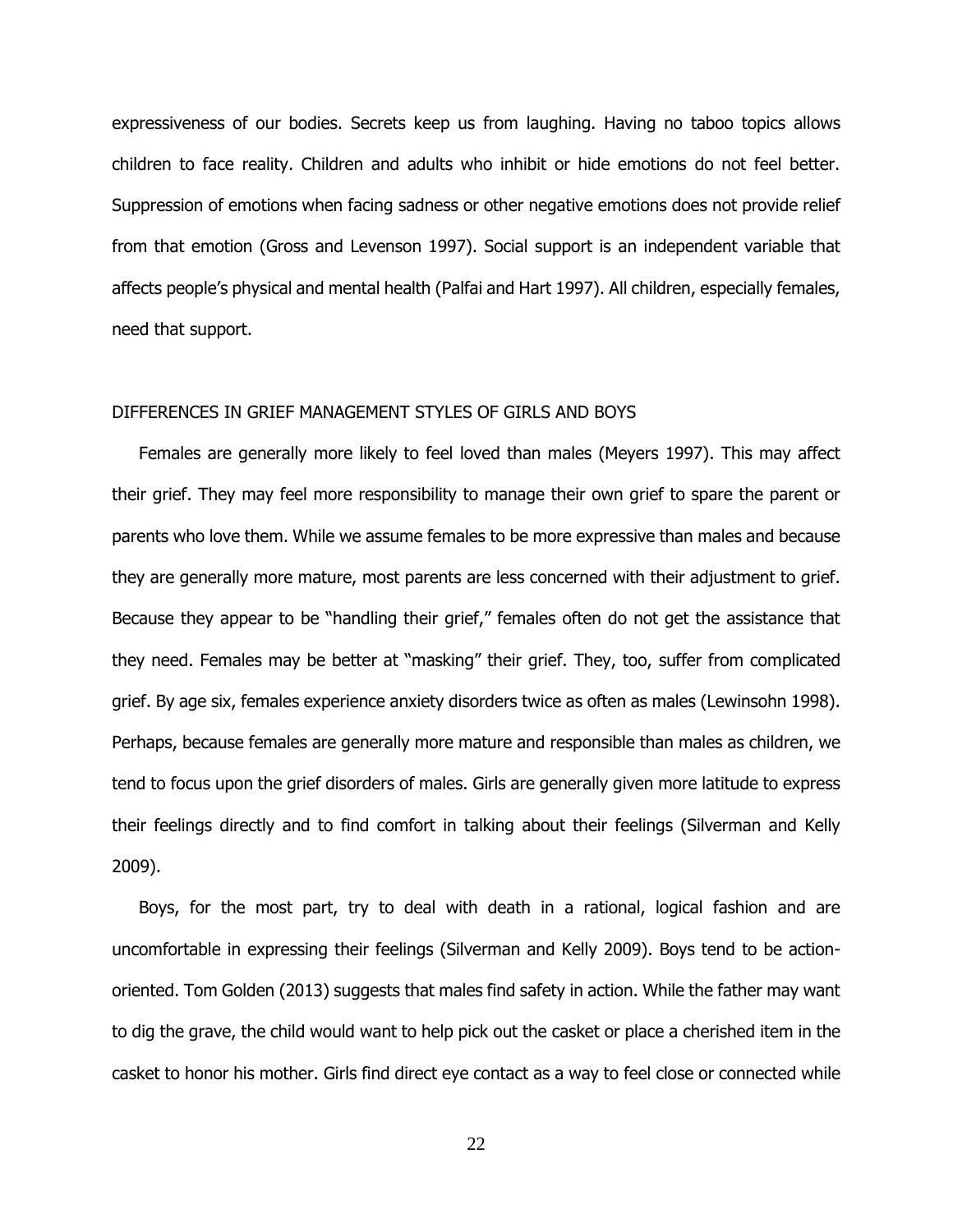boys find direct eye contact as a sign of confrontation or threat. Among the Plains tribes, women and girls are allowed to wail, cut their hair, and to express their emotions openly. Men and boys engage in tasks in preparation for the burial, sing, and expression their emotions by doing. All cultures offer different styles of coping for males and females. Some girls engage in masculine styles of grieving and some boys engage in feminine styles of grieving.

### HELPING CHILDREN GRIEVE

 All children need the help of adults when facing grief. Even comic strips are able to make the point that children should be included and that they grieve. Sarah Brabant (1997-98) in her study of death and grief in comic strips suggests that even in comics the "ordinariness" of death affirms the impact of death on survivors, the uniqueness of the grieving process for each person, and the variation in time and intensity of the grief process

#### SOCIAL SUPPORT

 All who are grieving need social support. Humor, even gallows humor, can provide a sense of social support. Steve Lipman (1991) wrote, Laughter in Hell: The Use of Humor during the Holocaust. Elie Weisel also discussed the use of humor during his stay in the concentration camps. Humor is a reaction to oppressive conditions (Bauman 1997). Social support does aid coping behavior. Whether the death is real as in a concentration camp or make-believe as in a comic strip, the same coping skills can be used. Many children cry at movies when the yellow dog or the hero dies. It is the same response that occurs when real dogs or people die.

 Social support can be exhibited in many ways. Certainly, if one is able to share humor with another, that person is exhibiting social support. When one is grieving, one is also typically more sensitive to the reactions of others. If one is secure enough to share humor and to laugh with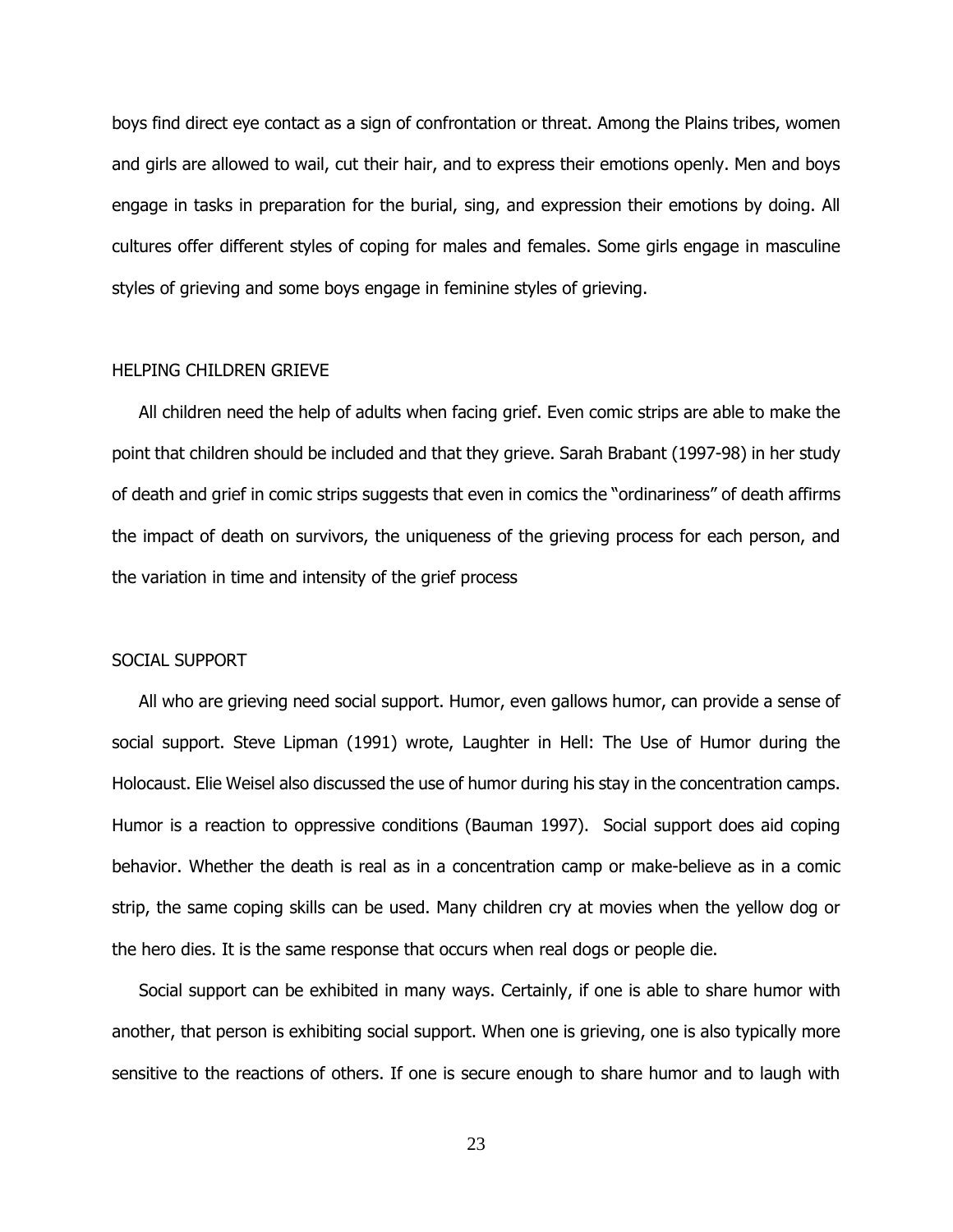another person, that person can be trusted to provide social support. Laughter gives the child, and the adult trying to help the child, something else to think about. Rather than thinking about the disease or the loss, the individuals involved can forget their pain for a few moments when given a reason to laugh. Laughter does promote confidence and hope. Humor conveys messages, facilitates social relationships, diverts aggression, and manages "touchy" situations by producing feelings of social support and social solidarity. Jokes allow a major tension shift (Thomas 1997). Grieving creates tension for children. Grief makes life seem to be without purpose.

 Loss or separation is a blow to a child's sense of being and purpose. One's health and wellbeing can be threatened by crisis and loss. Good health and well-being are the core features of life. Leading a life with a purpose, quality interactions with others, self-regard, and mastery lead to positive human health (Ryff 1998). Bereavement itself can have health consequences severe enough to require professional intervention (Schut 1998). Children that may already have difficulty expressing emotion may have the problem compounded if the person who died was the very person who listened to them. Humor can help a child who has difficulty expressing emotions, adults can use several approaches.

#### SECRETS DESTROY ABILITY TO COPE

 Unfortunately, adults who develop a pattern of keeping family secrets are less inclined to use humor. This pattern creates problems for grieving children. Keeping secrets is a form of information control (Vangelisti and Caughlin 1997). Humor and laughter is the opposite of secrets. Keeping family secrets leads to the lack of expression. Children of alcoholics or drug abusers typically have trouble expressing their true feelings. Secrets inhibit the expression of what is felt inside. Lack of open communications makes it difficult to share with others and increases the possibility of blame, guilt, and conflict (Cook 2013). In a healthy relationship, acts that might be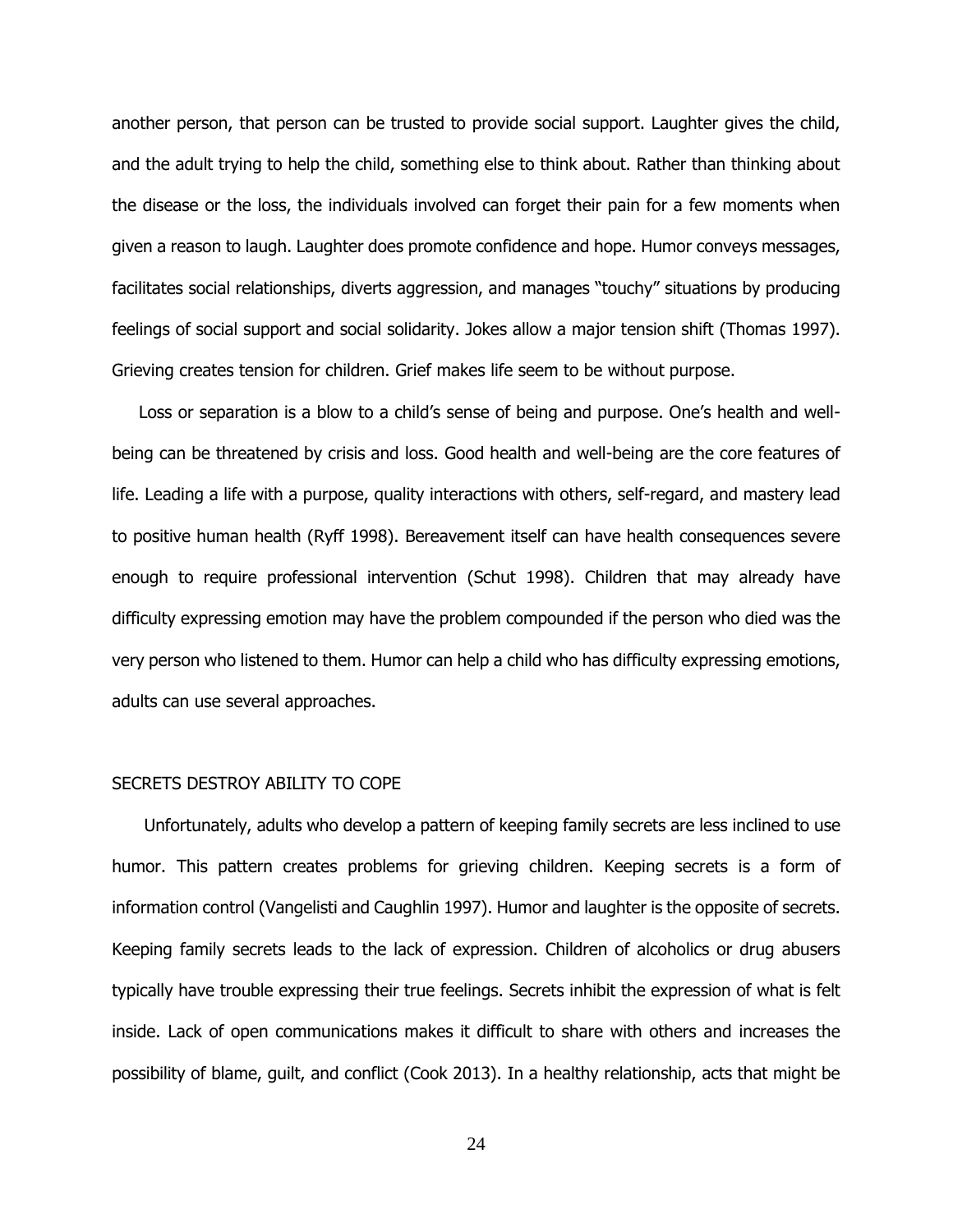secret become sentimentalized and the object of laughter and joking. "Do you remember the time when your Mother called me at work in August to say that when she opened the freezer, smoke came out? It was on fire, she thought." Rather than be angered by his wife not thinking about the cold air of the freezer meeting the warm air of August, the father saw it as a funny event to share with his child. To laugh together is a positive form of sharing and social support. Humor is social. We rarely laugh alone (Morreall 1983). Death, itself, can be a welcome end to worldly injustice, tyranny, and pomp. Death is not just a great leveler, but laughter tips the balance in favor of the formerly disadvantaged (Glasgow 1997). Sharing humor makes everyone relax. Not only is laughter contagious, but it also has a cohesive effect (Morreall 1983).

 What better way to give social support to others by laughing at one's own condition. Sharing is healing. Children tend to take themselves, their situations, and life far too seriously. The serious person is solemn and anxious. The humorous person is more relaxed (Morreall 1983). Seriousness can drive one to despair. By being too serious, we can make work of parties, vacations, and even making love. Acts that should provide joy can become a burden if they are viewed as all-important (Mindess 1971). Humor provides order to disorder (Lefcourt and Martin 1986). A child who lost his hair to his cancer treatment was allowed by his teacher to face the class, take off his hat and wig and share a laugh with them about his lack of hair. The students never gave him a hard time about his lack of hair after they shared a laugh about it.

 Humor facilitates social support. Those who can laugh together are viewed as caring and supportive. Those who do not find social support turn to isolation as a way to reduce pain (Rokach and Brock 1998). Humor is a shared activity. It is much harder to find joy or humor unless it is shared. Sometimes, we imagine how others would react, and we can smile and even laugh by ourselves. It is important to understand that just as laughter is beneficial for all parties who are sharing the laughter, social support is beneficial for not only the recipient, but it is also beneficial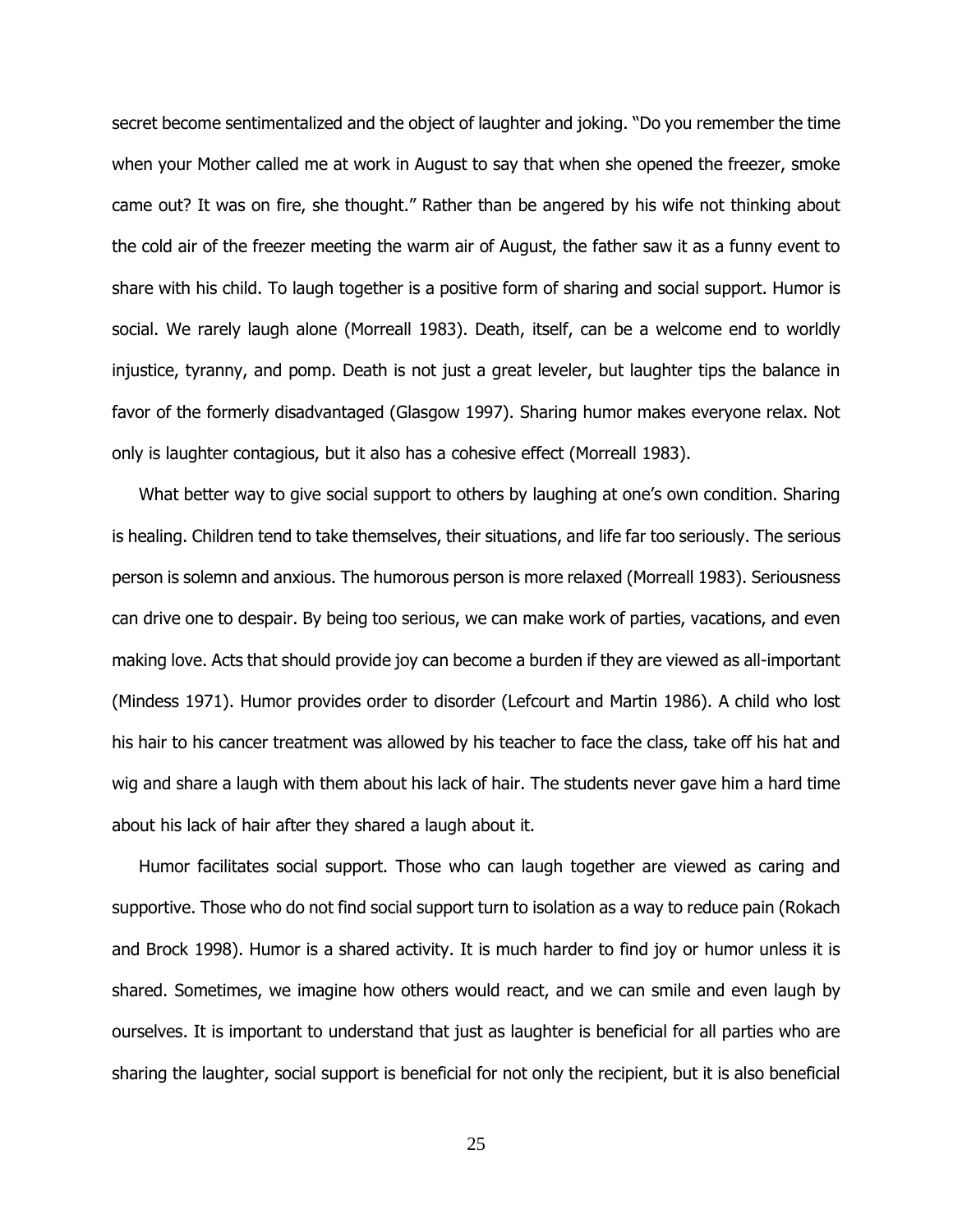for those who are giving the social support to others (Jung 1997). Komproe, Rijken, Ros, Winnubst, and Hart (1997) found that social support had a direct effect on depression and aided coping behavior. Aken and Asendorpf (1997) found that low social support by the mother provided the greatest risk of low general self-worth and that low social support by one parent could only be compensated for by social support by the other parent. Aken and Asendorpf also concluded that family support was strongly related to self-esteem. Social support networks are important to the psychological well-being of children (Allgood, Crane, and Agee 1997). One method of opening the door for humor within the family might be to ask the children to offer their forms of social support to other families. Generally, girls provide emotional assistance, daily care-giving, and social services while boys typically offer advice. (Goldsmith and Dun 1997). Any of these scenarios could offer the opportunity for a humorous situation that would allow the sharing of laughter and the diffusing of the seriousness of the situation. Boys like to feel needed, and giving advice shows that they are not only needed, but wise and therefore important. For girls, crying together, smiling together, and helping with emotions are forms of social support.

 Not only are children aided through their grief by expression, children who are free to express their own emotions are more apt than other children to approach and assist others who are in need (Eisenberg and Mussen 1989). The use of humor encourages children to better use art, music, and other forms of expression. Humor allows children to remove the sense of distance between themselves and others; to find relief for depression; to enhance their self-esteem; to lower anxiety, fear, and other feelings of grief; and to achieve a safe level of acceptance of reality. It is not necessary to flood the child with reality, but it is important to support and encourage a reasonable view of what actually occurred (Hemmings 1995). Rabbi Earl Grollman, who wrote many classic books dealing with children, suggests that children need trust and truth, to be made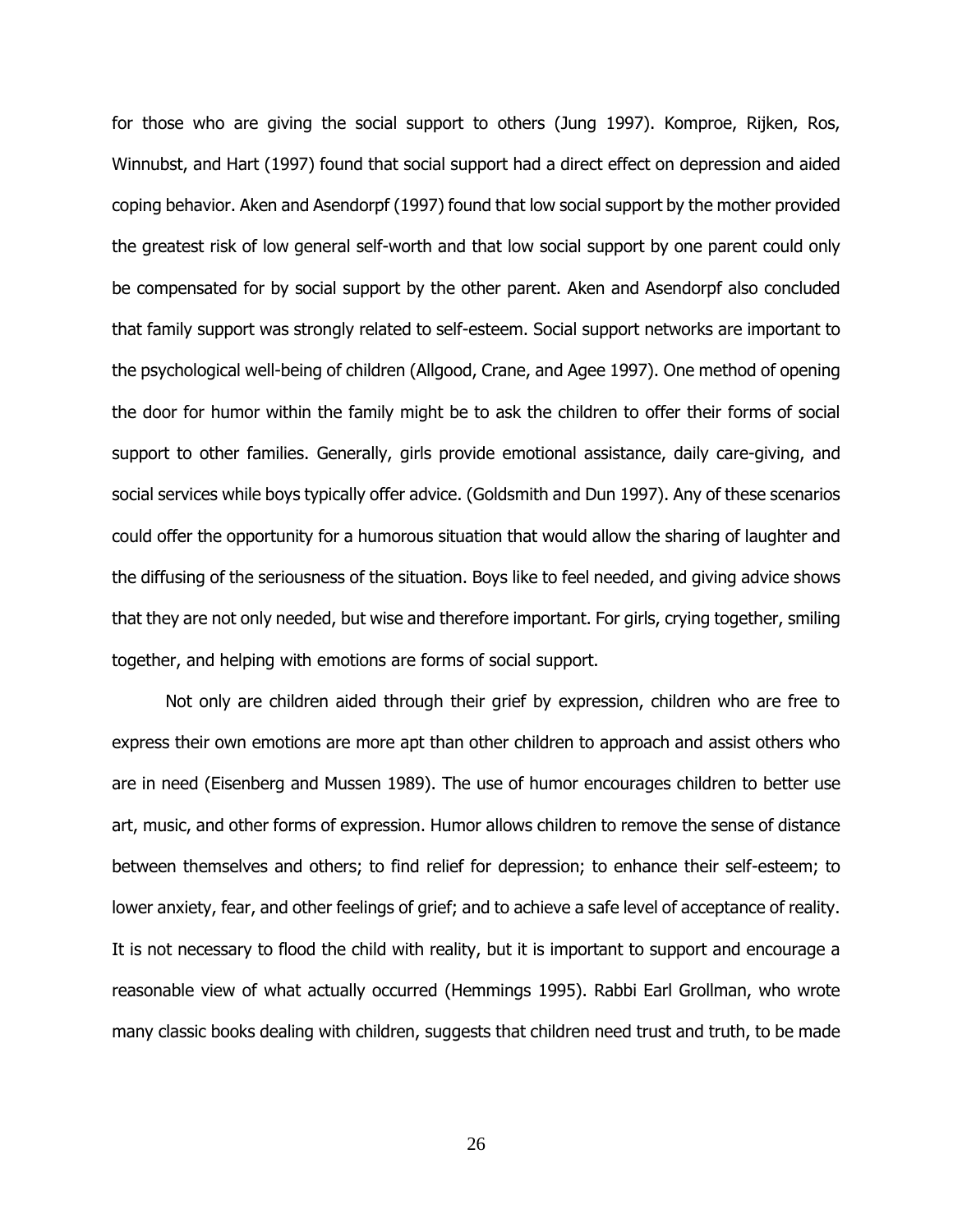to feel that they are important human beings, and that they are worthy of respect (Firestone and Catlett 2009).

#### **CONCLUSION**

 Humor is an effective way to provide social support for children who are experiencing complicated grief. Humor enhances the use of other techniques ranging from story-telling to humor exist for aiding children who are grieving. Support from adults is required for children to maintain their self-esteem and to manage loss. Children need help to make choices. Children need to say goodbye by writing a letter, making a picture, sending up a balloon with a message to their loved one. Adults need to support their efforts. Humor and laughter allow children and their families and friends to escape, even if only for a short time, to a world where pain, suffering, impending loss, or death, do not exist. Yet most caregivers and professionals do not use humor and laughter as a therapeutic approach. When humor and laughter are used appropriately and with sensitivity, in the right time and right place, taking into account the child's culture, cognition, religious beliefs, and developmental level, the effects can be very positive for the child.

#### REFERENCES

Allgood, S. M., D. R. Crane, and L. Agee. 1997. "Social Support: Distinguishing Clinical and Volunteer Couples." American Journal of Family Therapy 25(2):111-119.

Bauman, R. 1996. "Folklore as Transdisciplinary Dialogue." Journal of Folklore Research 33(1):15-20.

Berstein, J. Y. and M. W. Watson. 1997. "Children Who Are Targets of Bullying: A Victim Pattern." Journal of Interpersonal Violence 12(4):483-498.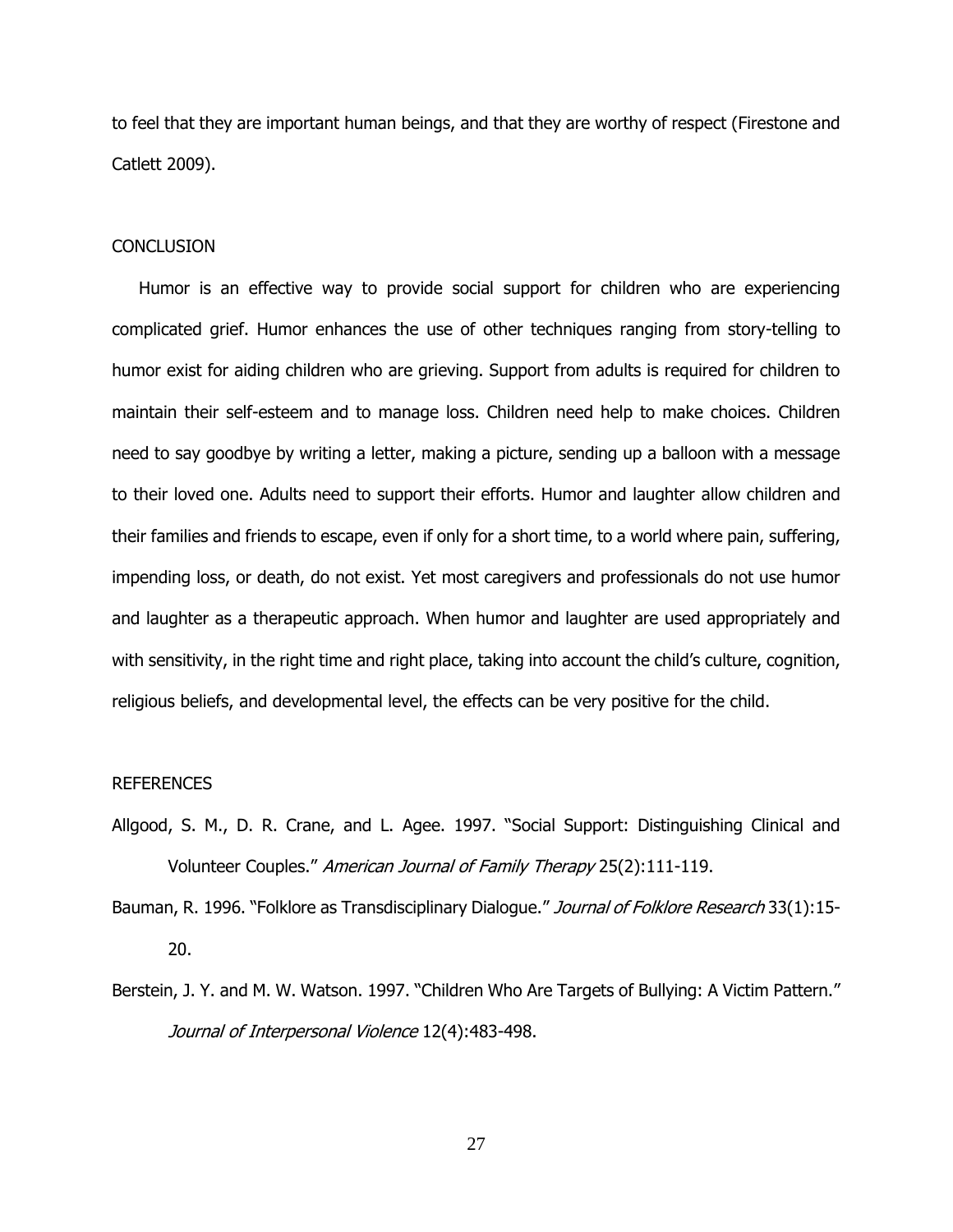- Brabant, S. 1997-1998. "Death and Grief in the Family Comics." Omega: Journal of Death and Dying 36(1):33-44.
- Carey, T. C., M. P. Carey, and M. L. Kelley. 1997. "Differential Emotions Theory: Relative Contribution of Emotion, Cognition, and Behavior to the Prediction of Depressive Symptomatology in Non-Referred Adolescents." Journal of Clinical Psychology 53(1):25-34.
- Coe, R. M. 1997. "The Magic of Science and the Science of Magic: An Essay on the Process of Healing." Journal of Health and Social Behavior 38 (March): 1-8.
- Cook, A. S. 2013. "The Family, Larger Systems, and Loss, Grief, and Mourning." Chapter 19 in Handbook of Thanatology: The Essential Body of Knowledge for the Study of Death, Dying, and Bereavement, edited by D.K. Meagher and D. E. Bulk. New York: Routledge.
- Cox, G. R., B. J. Vanden Berk, R. J. Fundis, and P. J. McGinnis. 1995. "American Children and Desert Storm: Impressions of the Gulf Conflict." Pp. 109-11 in Beyond the Innocence of Childhood: Factors Influencing Children and Adolescents' Perceptions and Attitudes Toward Death, Vol. 1, edited by Adams, D. W. and E. J. Deveau. Amityville, NY: Baywood Publishing Co., Inc.
- Doka, K. J., ed. 1995. Children Mourning: Mourning Children. Washington, DC: Hospice Foundation of America.
- Eisenberg, N. and P. H. Mussen. 1989. The Roots of Prosocial Behavior in Children. Cambridge University Press: Cambridge.

Firestone, R. W. and J. Catlett. 2009. Beyond Death Anxiety. New York: Springer.

Glasgow, R. D. V. 1997. Split Down the Sides: On the Subject of Laughter. New York: University Press of America.

Golden, T. 2013. The Way Men Heal. Gaithersburg, MD: G.H. Publishing.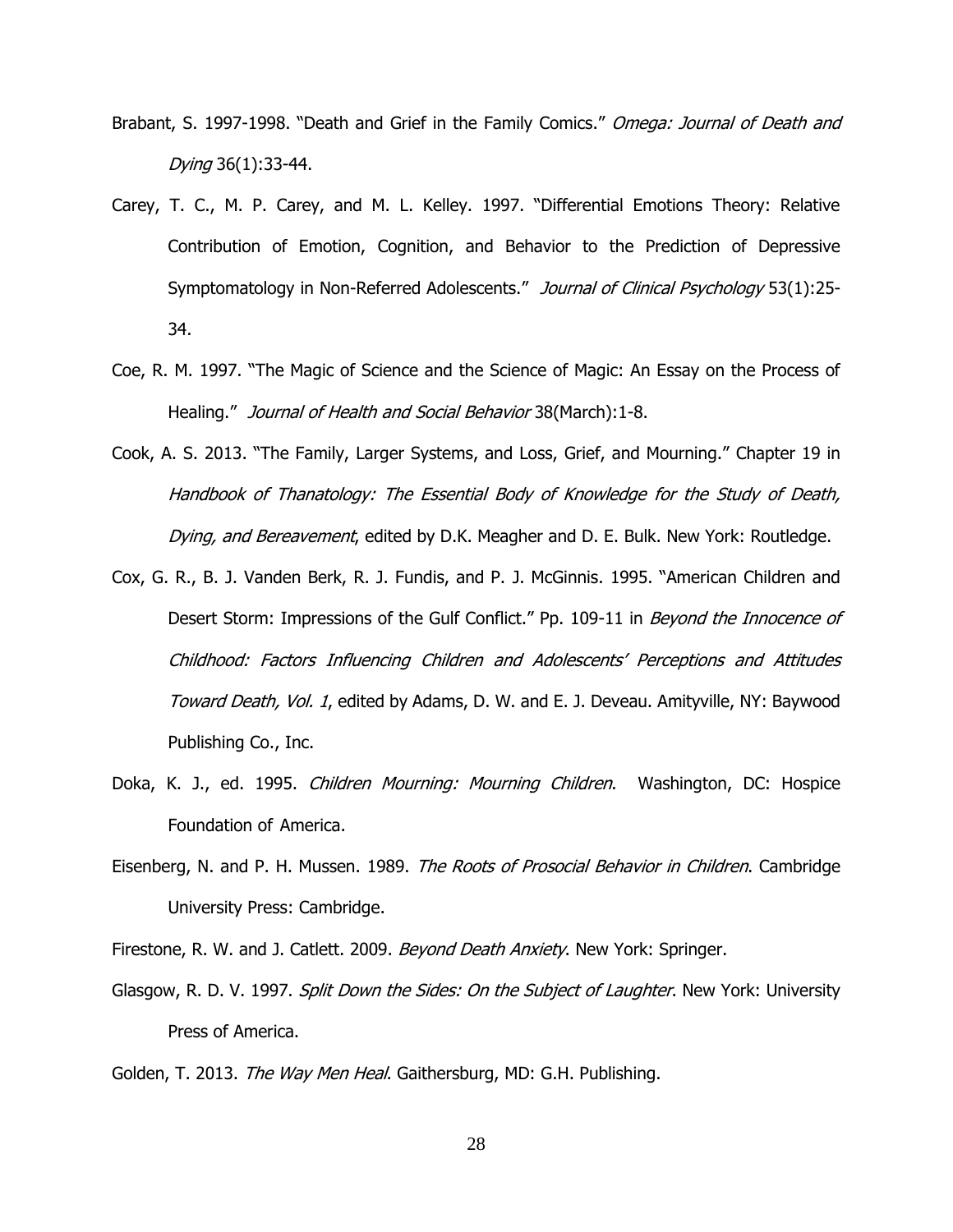- Goldman, L. 1996. Breaking the Silence: A Guide to Help Children with Complicated Grief: Suicide, Homicide, AIDS, Violence and Abuse. London: Taylor and Francis.
- Goldsmith, D. J. and S. A. Dun. 1997. "Sex Differences and Similarities in the Communication of Social Support." Journal of Social and Personal Relationships 14(3):317-337.
- Gross, J. J. and R. W. Levenson. 1997. "Hiding Feelings: The Acute Effects of Inhibiting Negative and Positive Emotion." Journal of Abnormal Psychology 106(1):95-103.
- Hemmings, P. 1995. "Communicating with Children through Play." Pp. 9-23 in *Interventions with* Bereaved Children, edited by Susan C.Smith and Margaret Pennells. London: Jessica Kingsley Publishers.

Husebo, S. 1998. "Is There Hope, Doctor?" Journal of Palliative Care 14(1):43-48.

- Jung, J. 1997. "Balance and Source of Social Support in Relation to Well-Being." Journal of General Psychology 124(1):77-90.
- Komproe, I. H., M. Rijken, W. J.G. Ros, J. A.M. Winnubst, and H. Hart. 1997. "Available Support and Received Support: Different Effects under Stressful Circumstances." Journal of Social and Personal Relationships 14(1):59-77.
- Lau, K. J. 1996. "Social Structure, Society, and Symbolism: Toward a Holistic Interpretation of Fairy Tales." Western Folklore 55:233-244.
- Lefcourt, H. M., and R. A. Martin. 1986. Humor, Life, and Stress: Antidote to Adversity. New York: pringer-Verlag.
- Lewinsohn, P. M., M. Lewinsohn, I. H. Gotlib, J. R. Seeley, and N. B. Allen. 1998. "Gender Differences in Anxiety Disorders and Anxiety Symptoms in Adolescents." Journal of Abnormal Psychology 107(1):109-117.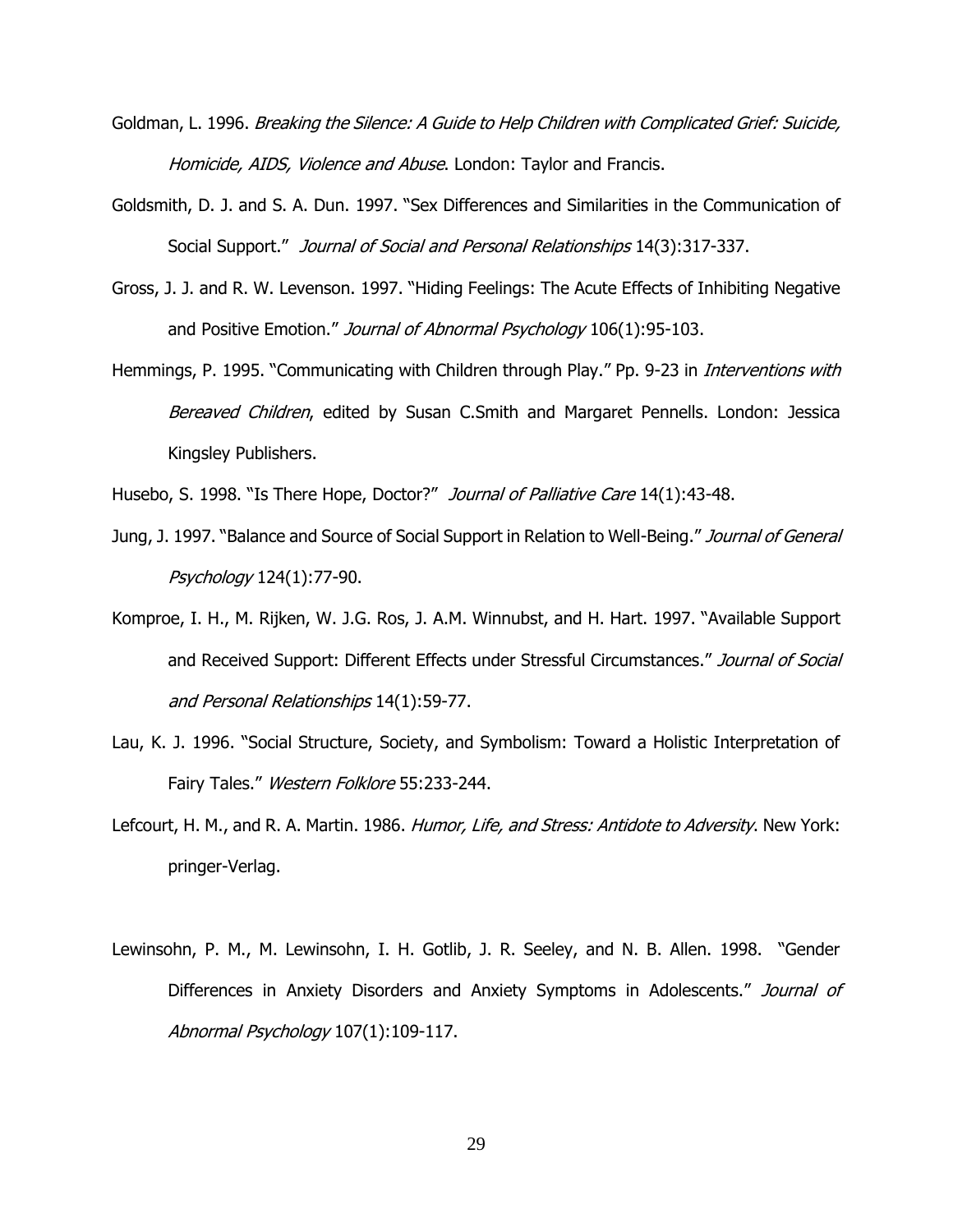- Lings, J. 2014. "Group Songwriting Using Templates." Pp. 54-57 in *Grief and the Expressive Arts:* Practices for Creating Meaning, edited by B. E. Thompson and R. A. Neimeyer. New York: Routledge.
- Lipman, S. 1991. Laughter in Hell: The Use of Humor during the Holocaust. Northvale, NJ: Jason Aronson.

Marrone, R. 1997. Death, Mourning, and Caring. Pacific Grove, CA: Brooks/Cole.

Meyers, S. A. 1997. "The Language of Love: The Difference a Preposition Makes." Personality and Social Psychology Bulletin 23(4):347-362.

Mindless, H. 1971. Laughter and Liberation. Los Angeles: Nash.

- Moore, T. 1992. Care of the Soul: A Guide for Cultivating Depth and Sacredness in Everyday Life. New York: Harper Collins.
- Morreall, H. 1983. Taking Laughter Seriously. Albany, NY: SUNY Press.
- Neale, R. E. 1993. "Joking with Death." Pp. 323-331 in *Death and Spirituality*, edited by Kenneth J. Doka and John D. Morgan. Amityville, NY: Baywood.
- Palfai, T. P. and K. E. Hart. 1997. "Anger Coping Styles and Perceived Social Support." Journal of Social Psychology 137(4):405-411.
- Parkes, C. M. 2010. Bereavement: Studies of Grief in Adult Life. New York: Routledge.
- Pennells, Margaret and Susan C. Smith. 1995. The Forgotten Mourners: Guidelines for Working with Bereaved Children. London: Jessica Kingsley Publishers.
- Robinson, L. and M. M. Mahon. 1997. "Sibling Bereavement: A Conceptual Analysis." Death Studies 21:477-499.
- Rohde, P., J. R. Seeley, and D. E. Mace. 1997. "Correlates of Suicidal Behavior in a Juvenile Detention Population." Suicide and Life-Threatening Behavior 27(2):164-175.

Rokach, A., and H. Brock. 1998. "Coping with Loneliness." Journal of Psychology 132(1):107-127.